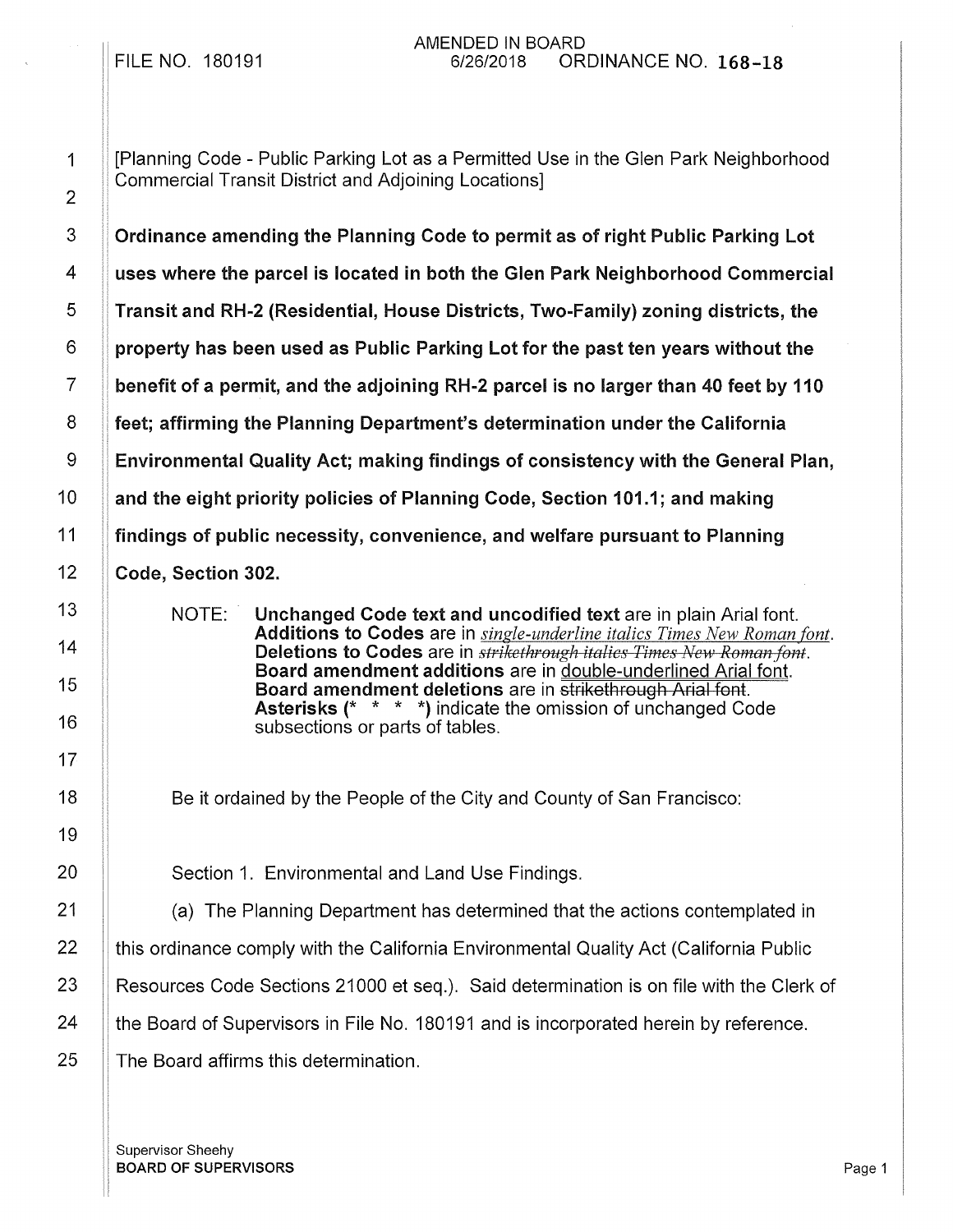| $\mathbf 1$    | (b) $\Theta$ n $\leftarrow$ , the Planning Commission, in Resolution No.                    |  |  |  |  |
|----------------|---------------------------------------------------------------------------------------------|--|--|--|--|
| $\overline{2}$ | adopted findings-The Board of Supervisors finds that the actions contemplated in this       |  |  |  |  |
| 3              | ordinance are consistent, on balance, with the City's General Plan and eight priority       |  |  |  |  |
| 4              | policies of Planning Code Section 101.1. The Board adopts these findings as its own.        |  |  |  |  |
| 5              | A copy of said Resolution is on file with the Clerk of the Board of Supervisors in File No. |  |  |  |  |
| 6              | , and is incorporated herein by reference. Specifically, the Board finds that               |  |  |  |  |
| 7              | the ordinance is consistent with the following:                                             |  |  |  |  |
| 8              | <b>Glen Park Area Plan</b>                                                                  |  |  |  |  |
| 9              | <b>OBJECTIVE 6: SUSTAIN GLEN PARK'S ROLE AS AN IMPORTANT</b>                                |  |  |  |  |
| 10             | INTERMODAL TRANSIT CENTER FOR THE CITY AND REGION                                           |  |  |  |  |
| 11             | POLICY 6.2: Manage curb space around the Glen Park BART station to                          |  |  |  |  |
| 12             | improve the function of transit.                                                            |  |  |  |  |
| 13             |                                                                                             |  |  |  |  |
| 14             | OBJECTIVE 7: IMPROVE ACCESS TO PUBLIC TRANSIT IN GLEN                                       |  |  |  |  |
| 15             | <b>PARK</b>                                                                                 |  |  |  |  |
| 16             | POLICY 7.1: Make transit more accessible.                                                   |  |  |  |  |
| 17             |                                                                                             |  |  |  |  |
| 18             | The Board of Supervisors finds that permitting the space to continue as a                   |  |  |  |  |
| 19             | permitted parking lot for six years would continue to provide parking to                    |  |  |  |  |
| 20             | BART riders who rely on parking near the BART station, and offer a space                    |  |  |  |  |
| 21             | for BART riders to park their cars rather than relying on cars idling in the                |  |  |  |  |
| 22             | curb space around the BART station.                                                         |  |  |  |  |
| 23             |                                                                                             |  |  |  |  |
| 24             | <b>Transportation element</b>                                                               |  |  |  |  |
| 25             |                                                                                             |  |  |  |  |

Supervisor Sheehy BOARD OF SUPERVISORS Page 2

13

 $\rightarrow$ 

 $\frac{1}{\sqrt{2}}$ 

14

15

16

17

18

19

20

21

22

23

24

25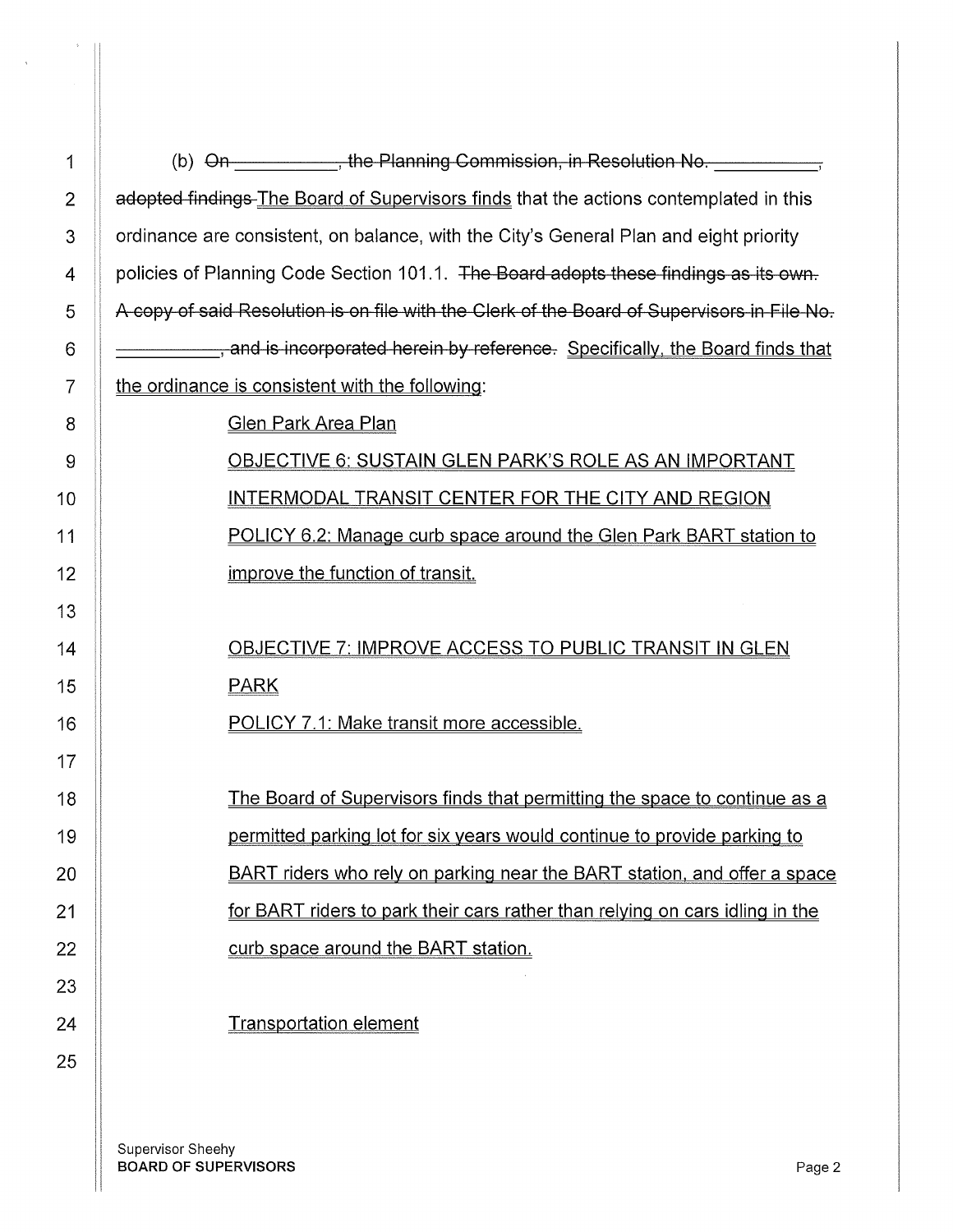| 1  | OBJECTIVE 1: MEET THE NEEDS OF ALL RESIDENTS AND VISITORS                          |  |  |  |  |  |  |  |
|----|------------------------------------------------------------------------------------|--|--|--|--|--|--|--|
| 2  | FOR SAFE, CONVENIENT AND INEXPENSIVE TRAVEL WITHIN SAN                             |  |  |  |  |  |  |  |
| 3  | FRANCISCO AND BETWEEN THE CITY AND OTHER PARTS OF THE                              |  |  |  |  |  |  |  |
| 4  | <b>REGION WHILE MAINTAINING THE HIGH QUALITY LIVING</b>                            |  |  |  |  |  |  |  |
| 5  | <b>ENVIRONMENT OF THE BAY AREA.</b>                                                |  |  |  |  |  |  |  |
| 6  | <b>POLICY 1.6: Ensure choices among modes of travel and accommodate</b>            |  |  |  |  |  |  |  |
| 7  | each mode when and where it is most appropriate.                                   |  |  |  |  |  |  |  |
| 8  |                                                                                    |  |  |  |  |  |  |  |
| 9  | <b>OBJECTIVE 7: DEVELOP A PARKING STRATEGY THAT</b>                                |  |  |  |  |  |  |  |
| 10 | ENCOURAGES SHORT-TERM PARKING AT THE PERIPHERY OF                                  |  |  |  |  |  |  |  |
| 11 | DOWNTOWN AND LONG-TERM INTERCEPT PARKING AT THE                                    |  |  |  |  |  |  |  |
| 12 | PERIPHERY OF THE URBANIZED BAY AREA TO MEET THE NEEDS                              |  |  |  |  |  |  |  |
| 13 | OF LONG-DISTANCE COMMUTERS TRAVELING BY AUTOMOBILE TO                              |  |  |  |  |  |  |  |
| 14 | <b>SAN FRANCISCO OR NEARBY DESTINATIONS.</b>                                       |  |  |  |  |  |  |  |
| 15 | POLICY 7.3: Maintain a supply of parking commensurate with demand at               |  |  |  |  |  |  |  |
| 16 | <u>outlying intercept parking facilities that have good connections to transit</u> |  |  |  |  |  |  |  |
| 17 | and ride-sharing opportunities.                                                    |  |  |  |  |  |  |  |
| 18 |                                                                                    |  |  |  |  |  |  |  |
| 19 | <b>OBJECTIVE 37: MEET SHORT-TERM PARKING NEEDS IN</b>                              |  |  |  |  |  |  |  |
| 20 | NEIGHBORHOOD SHOPPING DISTRICTS CONSISTENT WITH                                    |  |  |  |  |  |  |  |
| 21 | PRESERVATION OF A DESIRABLE ENVIRONMENT FOR                                        |  |  |  |  |  |  |  |
| 22 | PEDESTRIANS AND RESIDENTS.                                                         |  |  |  |  |  |  |  |
| 23 |                                                                                    |  |  |  |  |  |  |  |
| 24 | The Board of Supervisors finds that permitting the space to continue as a          |  |  |  |  |  |  |  |
| 25 | permitted parking lot for six years would meet the needs of residents and          |  |  |  |  |  |  |  |
|    |                                                                                    |  |  |  |  |  |  |  |

 $\bar{\tau}$ 

 $\frac{1}{\sqrt{2}}$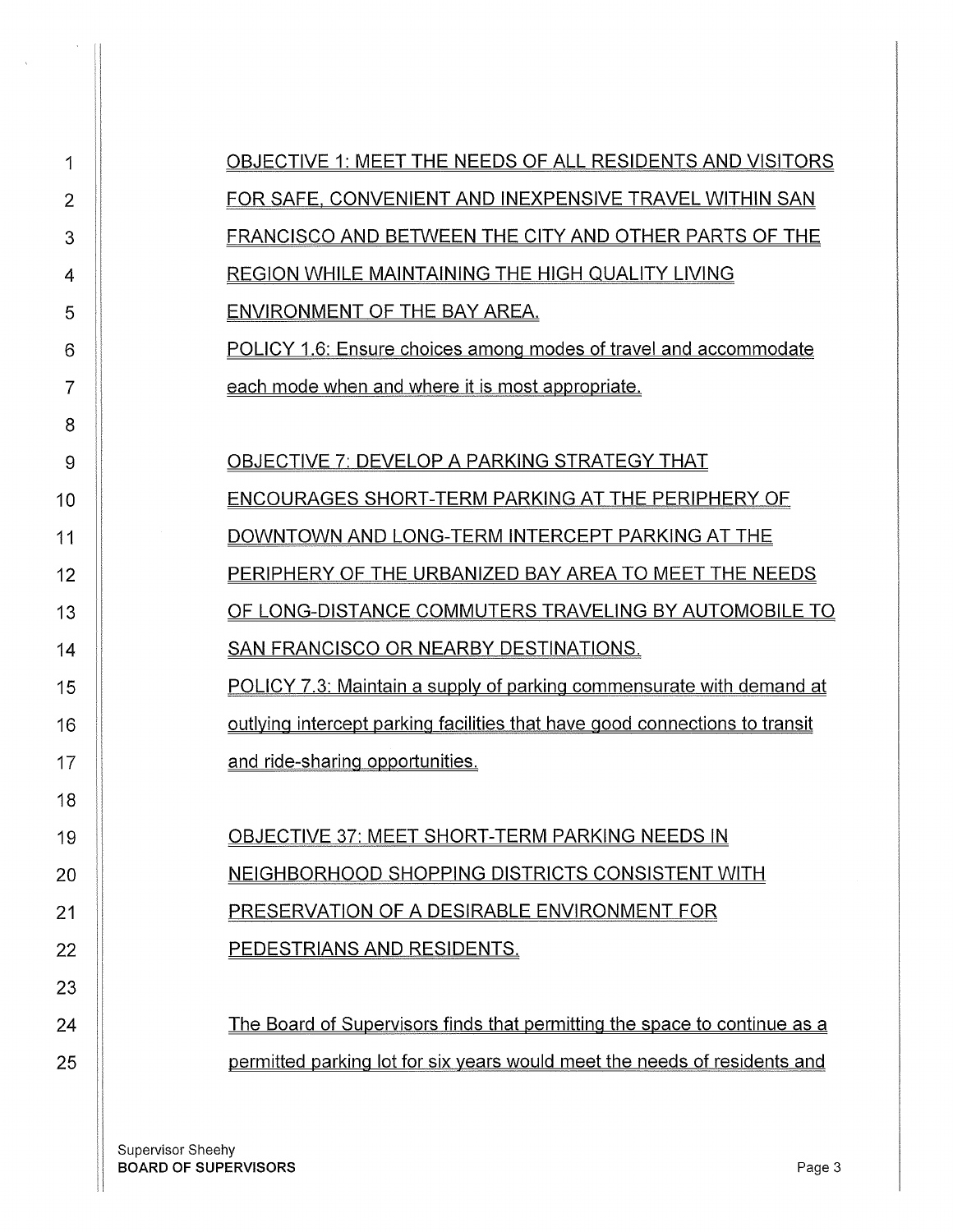| 1              | visitors for safe, convenient, and inexpensive travel within San Francisco        |
|----------------|-----------------------------------------------------------------------------------|
| $\overline{2}$ | and between the City and other parts of the region. The continued use as          |
| 3              | a parking lot would offer choices in the mode of travel and offer the             |
| 4              | opportunity for drivers to park and ride mass transit rather than driving         |
| 5              | further into the City. When the parking lot is not used to serve BART             |
| 6              | ridership, it offers parking to those who travel from outside the City or from    |
| $\overline{7}$ | areas of the City that lack access to public transportation to the Glen Park      |
| 8              | neighborhood retail area. When used this way, the parking lot would also          |
| 9              | support the Glen Park retailers.                                                  |
| 10             |                                                                                   |
| 11             | The Board of Supervisors further finds that:<br>(c)                               |
| 12             | The parcel straddles two zoning districts (Glen Park NCT and RH-2);<br>۰          |
| 13             | This fact makes coherent development of the lot difficult;<br>۰                   |
| 14             | The space has operated as a parking lot without improvements since the<br>۰       |
| 15             | <u>1970's;</u>                                                                    |
| 16             | The use has remained consistent since the 1970's;<br>۰                            |
| 17             | Given the proximity to the Glen Park Neighborhood Commercial corridor<br>●        |
| 18             | and the BART station, the space presents an opportunity for development           |
| 19             | into residential and commercial uses;                                             |
| 20             | There are no current plans to develop the subject parcel; and<br>۰                |
| 21             | It is reasonable to allow the space to be used as a parking lot for a period<br>● |
| 22             | of six years.                                                                     |
| 23             | (d) Pursuant to Planning Code Section 302, the Board finds that this Planning     |
| 24             | Code Amendment will serve the public necessity, convenience, and welfare for the  |
| 25             |                                                                                   |

Supervisor Sheehy BOARD OF SUPERVISORS Page4

 $\hat{\mathbf{e}}$  and  $\hat{\mathbf{e}}$ 

 $\sim 50$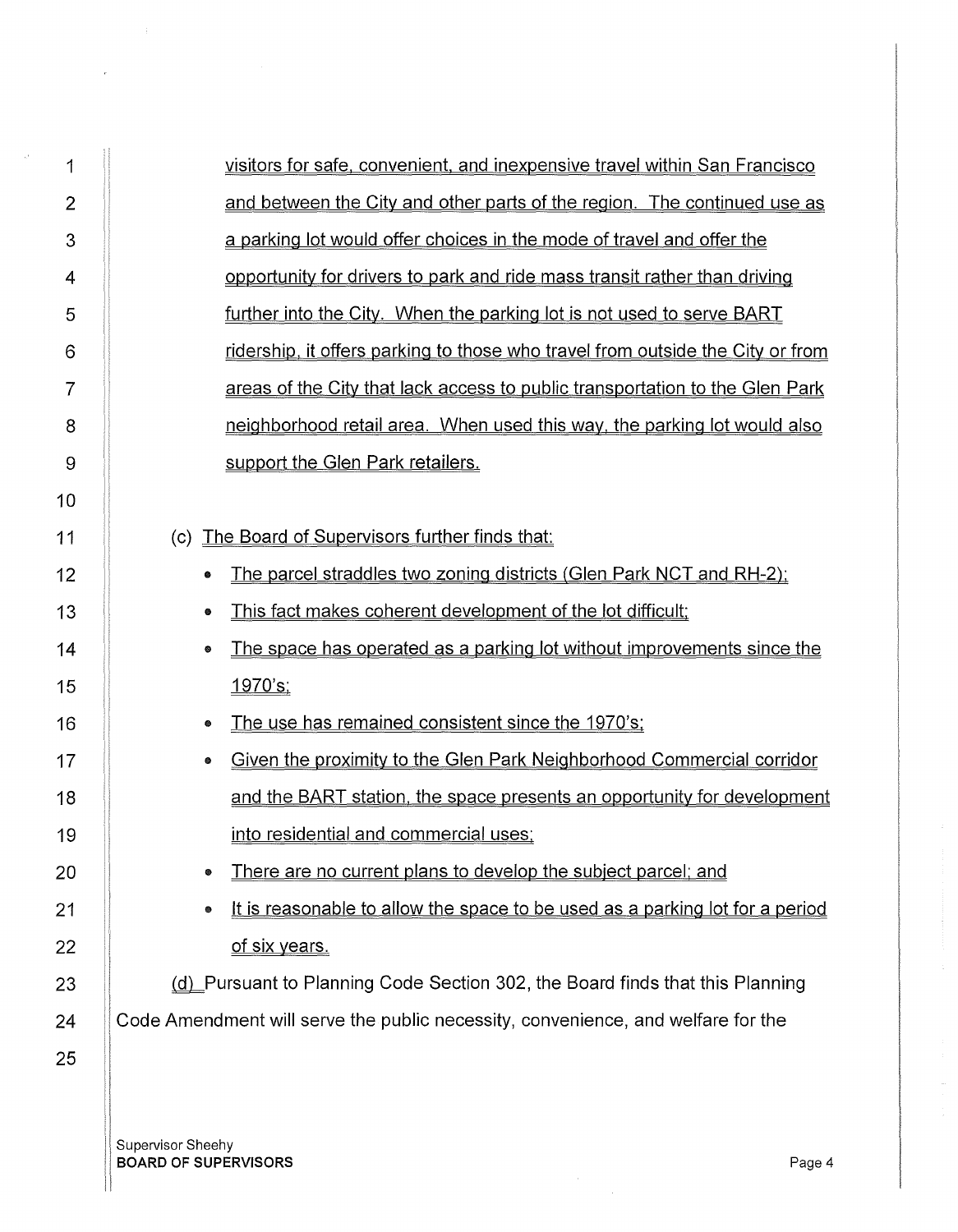1 | reasons set forth above in Planning Commission Resolution No. 49. The Board 2 **incorporates such reasons herein by reference**.

Section 2. The Planning Code is hereby amended by revising Planning Code Sections 209.1 and 756, to read as follows:

SEC. 209.1. RH (RESIDENTIAL, HOUSE) DISTRICTS.

## Table 209.1

## ZONING CONTROL TABLE FOR RH DISTRICTS

| <b>Zoning</b>                     | § References RH-1(D) |                 | <b>RHA</b>      | RH              | RH2              | RHS            |  |  |
|-----------------------------------|----------------------|-----------------|-----------------|-----------------|------------------|----------------|--|--|
| <b>Category</b>                   |                      |                 |                 | <b>16)</b>      |                  |                |  |  |
| NON-RESIDENTIAL STANDARD AND USES |                      |                 |                 |                 |                  |                |  |  |
| <b>Automotive Use Category</b>    |                      |                 |                 |                 |                  |                |  |  |
| Automotive                        | \$102                | <b>NP</b>       | <b>NP</b>       | <b>NP</b>       | <b>NP</b>        | <b>NP</b>      |  |  |
| Uses*                             |                      |                 |                 |                 |                  |                |  |  |
| Parking Garage,                   | § 102                | C               | $\mathsf C$     | $\mathcal C$    | $\mathbf C$      | C              |  |  |
| Private                           |                      |                 |                 |                 |                  |                |  |  |
| Parking Lot,                      | \$102                | C               | $\mathcal{C}$   | C               | $\mathsf C$      | C              |  |  |
| Private                           |                      |                 |                 |                 |                  |                |  |  |
| <i>Parking Lot, Public</i>        | SS 102, 142,         | $\overline{MP}$ | $\overline{NP}$ | $\overline{MP}$ | $\mathbf{N}P(8)$ | $\mathcal{NP}$ |  |  |
|                                   | 156                  |                 |                 |                 |                  |                |  |  |

\* \* \* \*

\* \* \* \*

Not listed below.

(1) P for Limited Commercial Uses per§ 136.1 (a) only; otherwise NP.

Supervisor Sheehy **BOARD OF SUPERVISORS Page 5**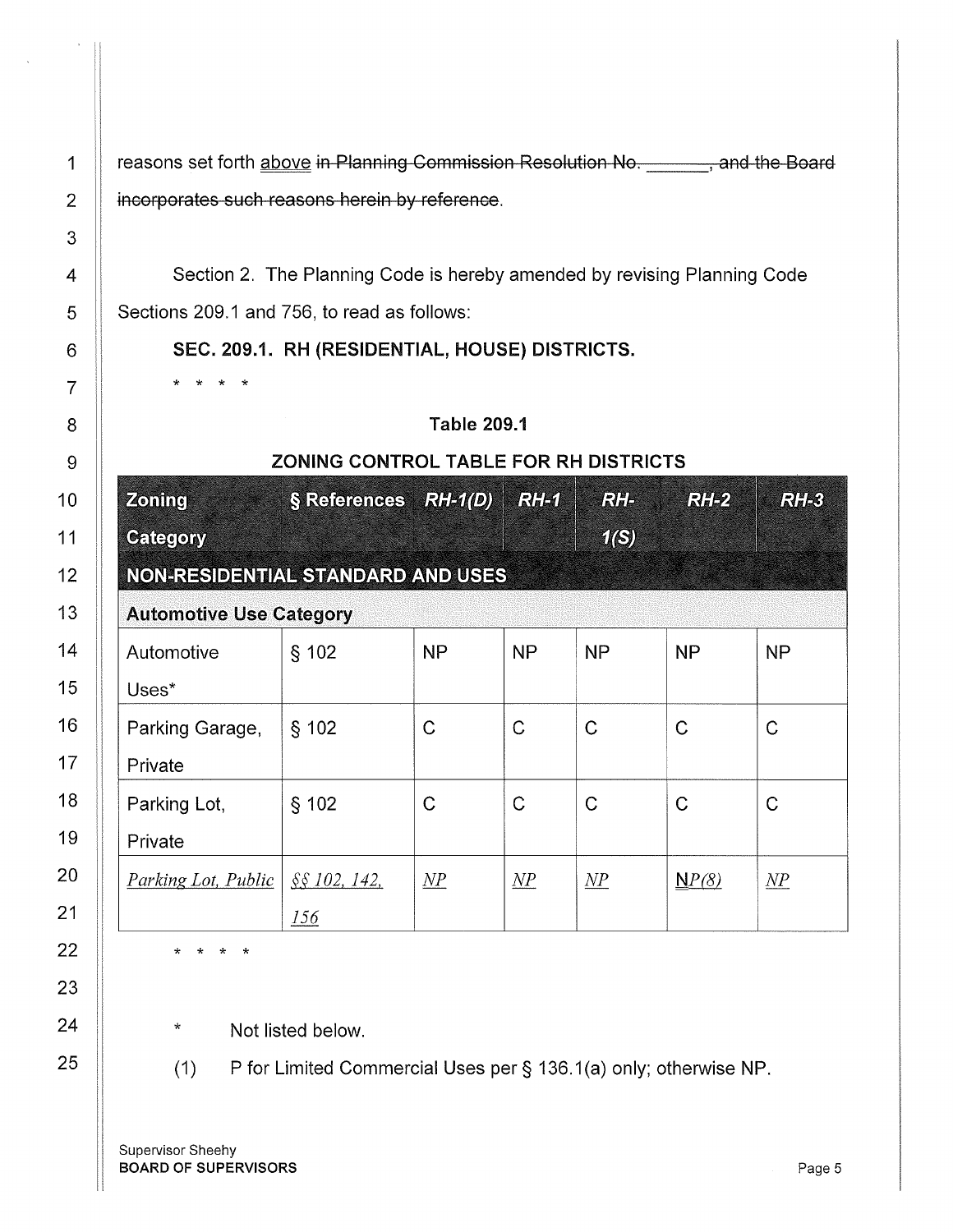(2) [Note Deleted]

(3) C required for *seven*<sup>7</sup> or more persons.

(4)  $4 \parallel$  guest rooms. C for *five*.<sup>5</sup> or fewer guest rooms or suites of rooms; NP for *six6* or more

 $5$  (5) Must be located on a landmark site, and where the site is within a Height 6 **Ault and Bulk District of 40 feet or less**, and where a columbarium use has lawfully and 7 **continuously operated since the time of designation.** 

8  $\parallel$  (6) Construction of Accessory Dwelling Units may be permitted pursuant to 9 | Sections  $207(c)(4)$  and  $207(c)(5)$ .

10 **(7)** C if a Macro WTS Facility; P if a Micro WTS Facility.

(8) *P only for parcels located in both the Glen Park NCT and RH-2 zoning districts where the property has been used as a Public Parking Lot [or the past 10 years without the benefit ofa permit, and the adjoining RH-2 parcel is no larger than 40 feet by 110 feet.* Unless **Frank is note shall expire by operation of law 72 months after the effective date 1** of the ordinance in Board File No. 180191. Upon its expiration, any approved Public **Parking Lot shall be removed and the current zoning control shall apply.** Any approval **1** of a Public Parking Lot use pursuant to this note shall be conditioned upon the **Figure 2** recordation of a Notice of Special Restrictions reflecting these conditions, subject to the 19 approval as to form of the Planning Department and the City Attorney. Upon the **Expiration of this note, the City Attorney is authorized to take steps to remove this note from the Planning Code.** 

23 SEC. 756. GLEN PARK NEIGHBORHOOD COMMERCIAL TRANSIT 24 DISTRICT.

25 \* \* \* \*

Supervisor Sheehy BOARD OF SUPERVISORS And the state of the state of the state of the state of the state of the state of the state of the state of the state of the state of the state of the state of the state of the state of the state of th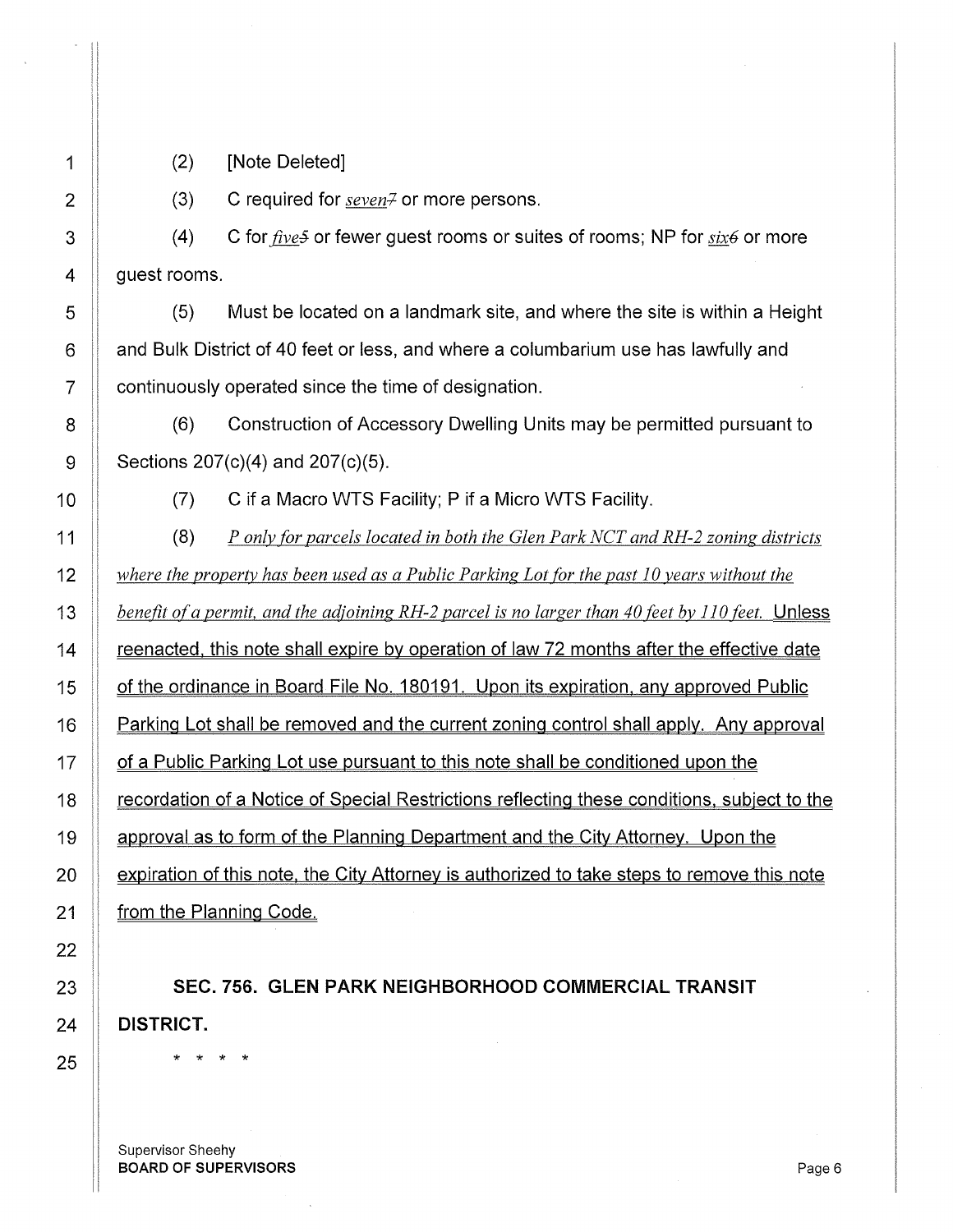## Table 756. GLEN PARK NEIGHBORHOOD COMMERCIAL TRANSIT DISTRICT ZONING CONTROL TABLE

| <b>Zoning Category</b><br>NON-RESIDENTIAL STANDARD AND USES | § References     | <b>Controls</b>          |                |           |  |  |  |  |
|-------------------------------------------------------------|------------------|--------------------------|----------------|-----------|--|--|--|--|
|                                                             |                  | <b>Controls by Story</b> |                |           |  |  |  |  |
|                                                             |                  | 1st                      | 2nd            | $3rd+$    |  |  |  |  |
| <b>Automotive Use Category</b>                              |                  |                          |                |           |  |  |  |  |
| Automotive Uses*                                            | SS 102, 202.2(b) | <b>NP</b>                | NP             | <b>NP</b> |  |  |  |  |
| Automotive Repair                                           | § 102            | $\mathsf{C}$             | <b>NP</b>      | <b>NP</b> |  |  |  |  |
| <b>Automotive Service</b>                                   | §§ 102, 187.1,   | $\mathsf{C}$             | <b>NP</b>      | <b>NP</b> |  |  |  |  |
| Station                                                     | 202.2(b), 202.5  |                          |                |           |  |  |  |  |
| <b>Gas Station</b>                                          | §§ 102, 187.1,   | C                        | N <sub>P</sub> | <b>NP</b> |  |  |  |  |
|                                                             | 202.2(b)         |                          |                |           |  |  |  |  |
| Parking Garage, Private                                     | $§$ 102          | $\mathcal{C}$            | $\mathcal{C}$  | Ć         |  |  |  |  |
| Parking Garage, Public                                      | § 102            | $\mathsf{C}$             | $\mathcal{C}$  | C         |  |  |  |  |
| Parking Lot, Private                                        | §§ 102, 142, 156 | $\mathsf{C}$             | C              | C         |  |  |  |  |
| Parking Lot, Public                                         | §§ 102, 142, 156 | C(5)                     | $\mathsf C$    | С         |  |  |  |  |

\* \* \* \*

\* Not listed below

(1) C required for ground floor residential use when street frontage is listed in

145.4(b)

(2) [Note deleted.]

Supervisor Sheehy BOARD OF SUPERVISORS **Page 7** 

·1  $\parallel$ 

11

II

ii

ii

!I

11 ,,

II

 $\overline{\phantom{a}}$ 

11

1/

11

 $\blacksquare$ 

/I

 $\blacksquare$ 

11 II 11

II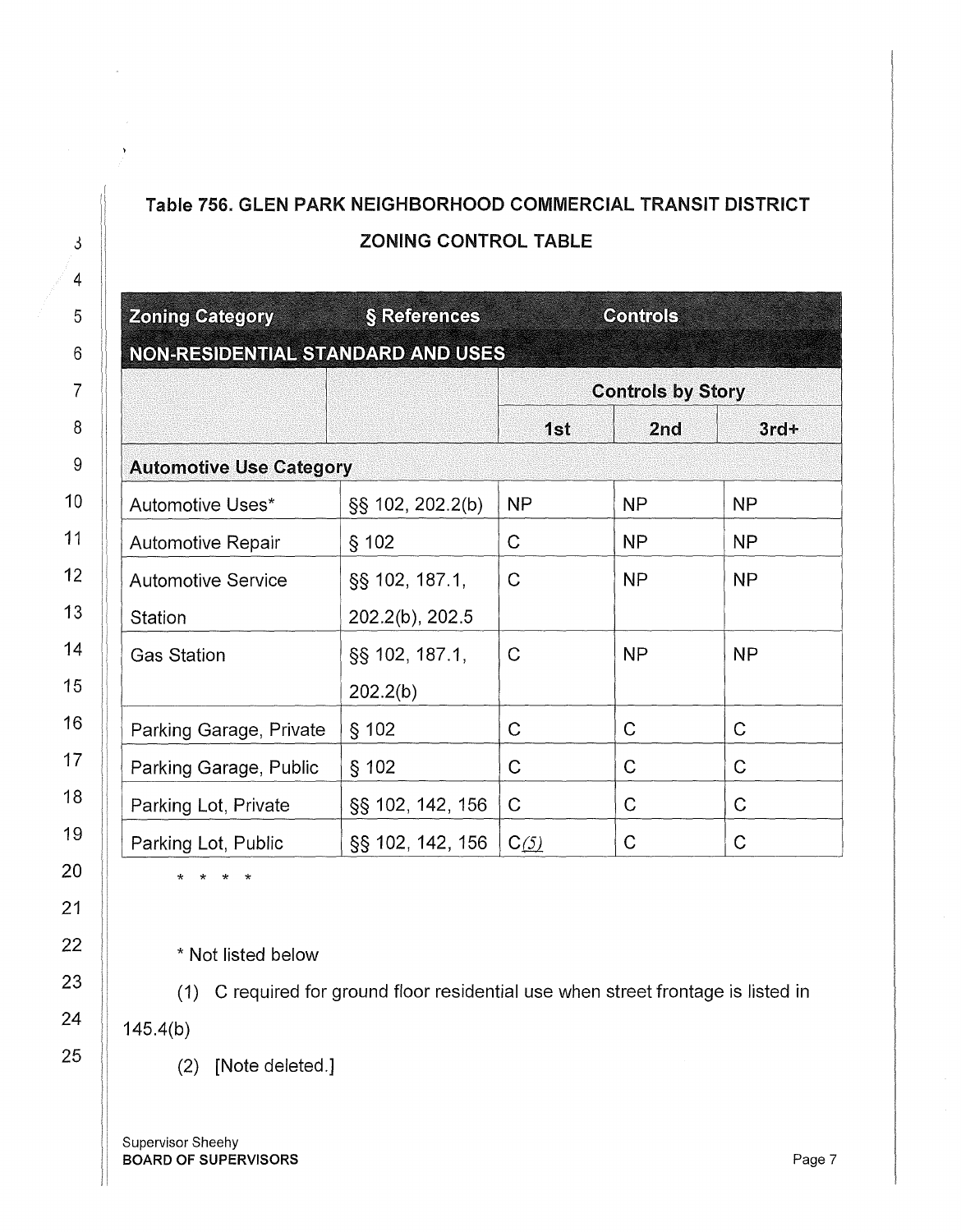**(3)** C required for seven or more persons.

**(4)** C if a Macro WTS Facility; P if a Micro WTS Facility.

(5) *P onlv for parcels located in both the Glen Park NCT and RH-2 zoning districts where the property has been used as a Public Parking Lot for the past 10 years without the* **b** benefit of a permit, and the adjoining RH-2 parcel is no larger than 40 feet by 110 feet. Unless **Figure 1** reenacted, this note shall expire by operation of law 72 months after the effective date **Struct** of the ordinance in Board File No. 180191. Upon its expiration, any approved Public **Parking Lot shall be removed and the current zoning control shall apply. Any approval S** of a Public Parking Lot use pursuant to this note shall be conditioned upon the 10 | recordation of a Notice of Special Restrictions reflecting these conditions, subject to the **1** approval as to form of the Planning Department and the City Attorney. Upon the  $\parallel$  expiration of this note, the City Attorney is authorized to take steps to remove this note **from the Planning Code.** 

15 Nection 3. Effective Date. This ordinance shall become effective 30 days after  $\parallel$  enactment. Enactment occurs when the Mayor signs the ordinance, the Mayor returns  $\parallel$  the ordinance unsigned or does not sign the ordinance within ten days of receiving it, or **the Board of Supervisors overrides the Mayor's veto of the ordinance.** 

**Section 4.** Scope of Ordinance. In enacting this ordinance, the Board of  $\parallel$  Supervisors intends to amend only those words, phrases, paragraphs, subsections, 22 Sections, articles, numbers, punctuation marks, charts, diagrams, or any other  $\parallel$  constituent parts of the Municipal Code that are explicitly shown in this ordinance as

Supervisor Sheehy BOARD OF SUPERVISORS And the state of the state and the state and the state of the state and the state and the state and the state and the state and the state and the state and the state and the state and the state and the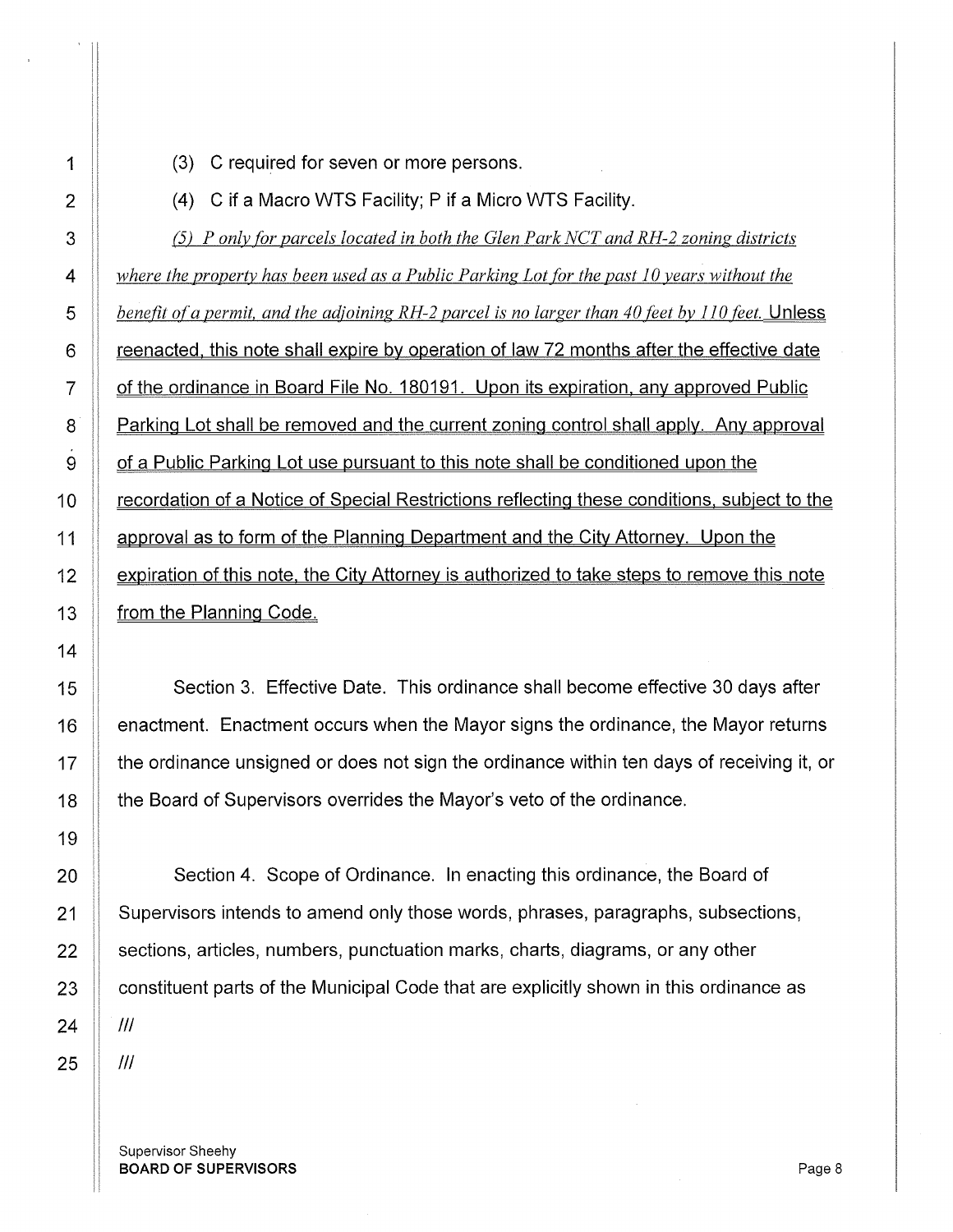1 | additions, deletions, Board amendment additions, and Board amendment deletions in 2 | accordance with the "Note" that appears under the official title of the ordinance.

APPROVED AS TO FORM: DENNIS J. HERRERA, City Attorney

 $By: C2$ **AUSTIN M. YANG** Deputy City Attorney

n:\legana\as2018\1800425\01285318.docx

Supervisor Sheehy BOARD OF SUPERVISORS And the state of the state of the state of the state of the state of the state of the state of the state of the state of the state of the state of the state of the state of the state of the state of th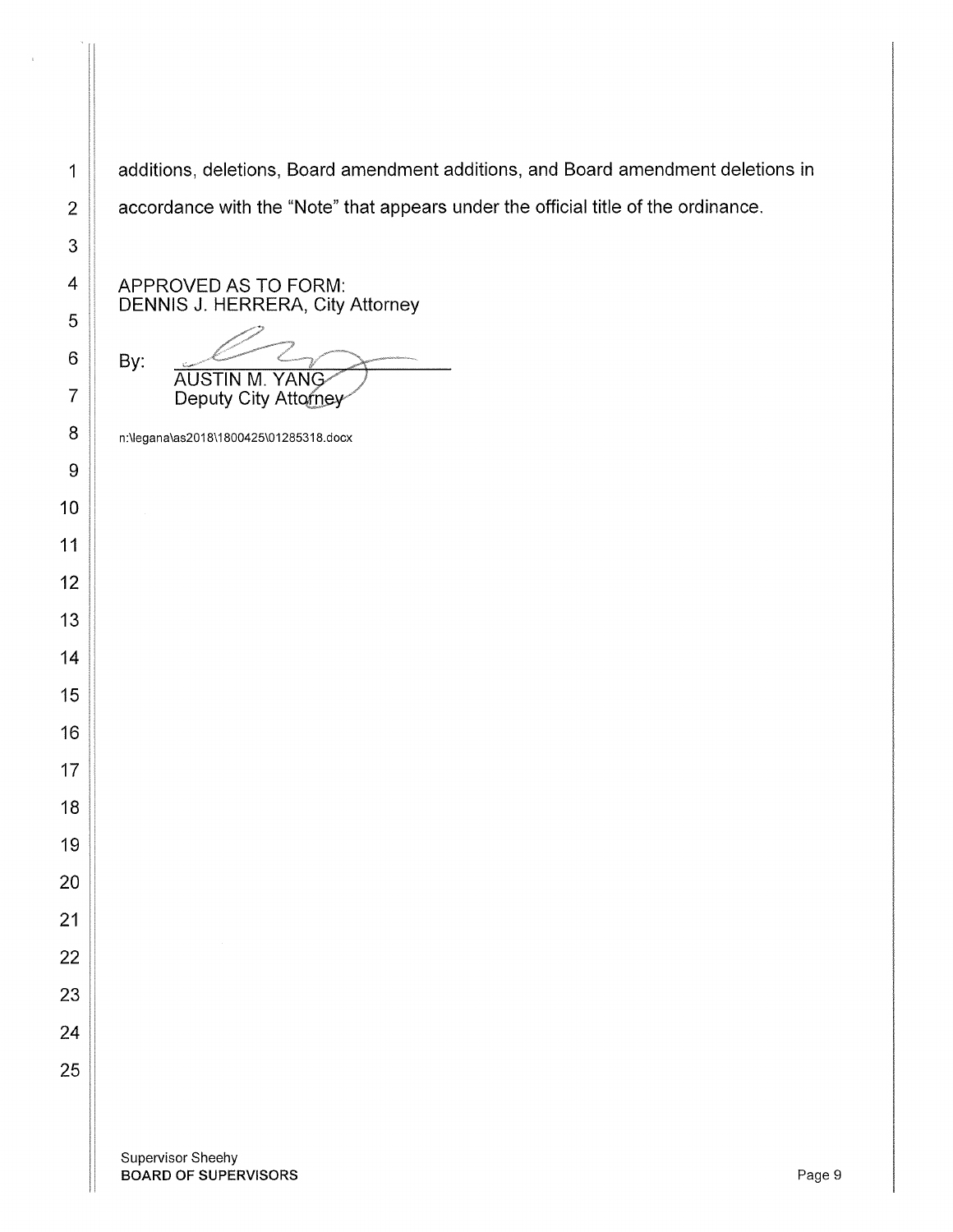

## City and County of San Francisco Tails **Ordinance**

City Hall I Dr. Carlton B. Goodlett Place San Francisco, CA 94102-4689

**File Number:** 180191 **Date Passed:** July 10, 2018

Ordinance amending the Planning Code to permit as of right Public Parking Lot uses where the parcel is located in both the Glen Park Neighborhood Commercial Transit and RH-2 (Residential, House Districts, Two-Family) zoning districts, the property has been used as a Public Parking Lot for the past ten years without the benefit of a permit, and the adjoining RH-2 parcel is no larger than 40 feet by 110 feet; affirming the Planning Department's determination under the California Environmental Quality Act; making findings of consistency with the General Plan, and the eight priority policies of Planning Code, Section 101.1; and making findings of public necessity, convenience, and welfare pursuant to Planning Code, Section 302.

June 25, 2018 Land Use and Transportation Committee - RECOMMENDED AS COMMITTEE REPORT

June 26, 2018 Board of Supervisors - AMENDED, AN AMENDMENT OF THE WHOLE BEARING SAME TITLE

Ayes: 11 - Breed, Cohen, Fewer, Kim, Peskin, Ronen, Safai, Sheehy, Stefani, Tang and Yee

June 26, 2018 Board of Supervisors - PASSED ON FIRST READING AS AMENDED

Ayes: 11 - Breed, Cohen, Fewer, Kim, Peskin, Ronen, Safai, Sheehy, Stefani, Tang and Yee

July 10, 2018 Board of Supervisors - FINALLY PASSED

Ayes: 11 - Cohen, Breed, Fewer, Kim, Peskin, Ronen, Safai, Sheehy, Stefani, Tang and Yee